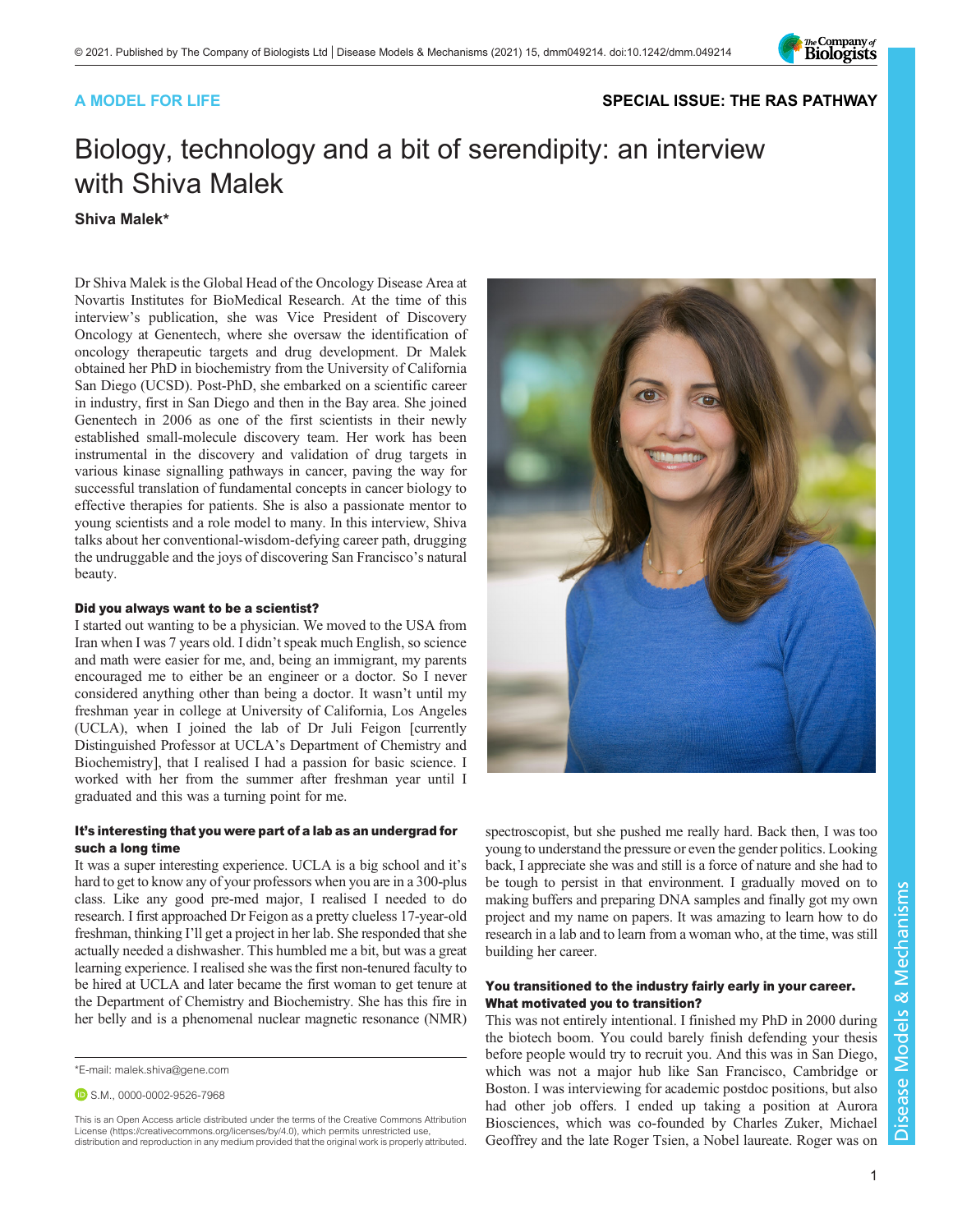my PhD committee, so I knew him from UCSD, and he was heavily involved in the company as well as the University. What I liked was the company's idea of using biophysical methodologies that Roger pioneered to understand protein function in cells and develop screens for therapies. There was a bioengineering component that I really liked. Having come from a structural biology and biochemistry background in Gouri's lab [Dr Gourisankar Ghosh was Shiva's PhD advisor at the Department of Chemistry and Biochemistry] at UCSD, I really wanted to take those structural and functional insights and study them in cells. I thought the job at Aurora would give me that opportunity. The company's platform was essential for Vertex Pharmaceuticals' ground-breaking advances for treatment of cystic fibrosis. I learned a ton through this experience, and I knew I wanted to do more translational work and apply my science in a way that would benefit patients.

If I were to do things again, I honestly do not know if I would go straight into industry. At the time, many of my advisors thought it was somewhat taboo to go into industry and told me I was making a mistake. Things turned out great, but now, mentoring postdocs, I think the period of time after a PhD is important for learning independence and exploring something different. At the end of the day, it boiled down to what I wanted to do. So, although it's great to take advice, ultimately, there is no one career path – you have to do what feels right for you, even if that means going against that advice!

#### Belinda Cowling recently wrote an article for us [\(Cowling and](#page-2-0) [Thielemans, 2020](#page-2-0)), in which she discussed how the vast majority of candidate drugs for rare neuromuscular disorders get lost in the bench-to-clinic pipeline, regardless of whether the bench discoveries originate in academia or in industry. Can you tell us how this looks in oncology?

In terms of therapies, oncology has been a trailblazer for using (cancer) genomics to understand the underlying causes, particularly oncogenes, and using this to develop therapies. Unlike with many other diseases, cancer has more space for functional genomics and for drugging the drivers of disease. In the past few decades, the paradigm has been 'see mutation, drug mutation', which brought us the many clinically successful kinase inhibitors. Now we have pan-tumour approvals for targeting the driver mutation regardless of the cancer type. We can do that because cancer patients get sequenced as part of their diagnosis. The challenge, and what I think is the biggest existing gap in oncology, is that we cannot drug every mutation. We can understand the function, but either the oncogene is not easy or safe to drug or the disease is driven by loss of a tumour suppressor. However, technological advances will help with these challenges. It's not enough to understand the biology, you also need the right technology to target the dependency. And this is a very interdisciplinary problem that we can solve by integrating expertise from many fields.

# "It's not enough to understand the biology, you also need the right technology to target the dependency. And this is a very interdisciplinary problem that we can solve by integrating expertise from many fields."

The technological advances and discoveries in academia have played a huge role in both understanding the biology and how to target some of the hard-to-drug drivers. Kevan Shokat made seminal progress in targeting KRAS<sup>G12C</sup> in 2013 and opened the door to drugging KRAS. I

imagine drugging other non-druggable targets like transcription factors will be the next era. We still have a lot of work to do, but the human genetic data are phenomenal, and as we learn more and identify more drivers, we will be able to safely drug those causal variants.

#### You mentioned KRAS, one of the most frequently mutated oncogenes in cancer. It's a transmembrane protein with enzymatic activity – on paper, a good therapeutic target. What makes KRAS so hard to drug?

Conventional wisdom about KRAS' enzymatic activity…it's a GTPase, tells you that all you have to do is inhibit this function like you would do with any other enzymatic target. But the challenge is that mutations typically trap the enzyme in a GTP-bound state. Its affinity for GTP is in the picomolar range, but there are millimolar levels of GTP in the cell, so GTP-competitive inhibitors are not an option. Additionally, despite decades of people looking, there are no other druggable pockets. Overcoming this challenge took a few things, as we discuss in a recent Perspective ([Rudolph et al., 2021](#page-2-0)): technological breakthroughs; for example, Kevan developed an innovative tethering screening approach for KRASG12C; a bit of serendipity, which is always welcome in science; and the confidence to challenge the dogma. So it's not enough to understand the underlying biology, successful inhibition of KRAS and other GTPases also requires the right screening technology.

#### It took 40 years from Varmus and Bishop's discovery of RAS to Kevan Shokat's first successful inhibitor, but there are currently a number of KRAS<sup>G12C</sup> inhibitors in clinical trials

That's correct. There are many KRAS<sup>G12C</sup> inhibitors in the clinic, and the more options patients have, the better off they will be. We can also learn how different tumours respond to different inhibitors, and we can develop combinations. And the quicker we can get drugs to patients, the better off patients are. Companies are perceived to compete with one another, but, for us, another company is not the enemy, cancer is the enemy. If someone else successfully targets KRAS, I am grateful that the field is able to make a difference in patients' lives. And I hope that Genentech will be able to contribute.

"Companies are perceived to compete with one another, but, for us, another company is not the enemy, cancer is the enemy."

#### Switching from RAS to RAF. BRAF inhibitors have been a game changer in melanoma, but resistance became a problem. Do you think RAS inhibitors may be subjected to the same quick resistance emergence?

I don't have a crystal ball, but there are a lot of parallel lessons between the BRAF story and KRAS. Like with BRAF, we see both intrinsic and lineage-dependent resistance emerging with KRAS inhibitors. We see great responses in KRAS-driven lung cancer, but hardly any in colorectal cancer, which mirrors the BRAF-driven melanoma versus colorectal cancer differences. We are exploring combinations that may give us more durable responses or responses in cancer types, like colorectal, that quickly undergo adaptive reprogramming to escape the drug. Those are key questions that will need to be addressed clinically once we have more data from KRAS inhibitor trials, but we can apply the lessons learned in the BRAF field. A lot of labs, including mine, are modelling resistance